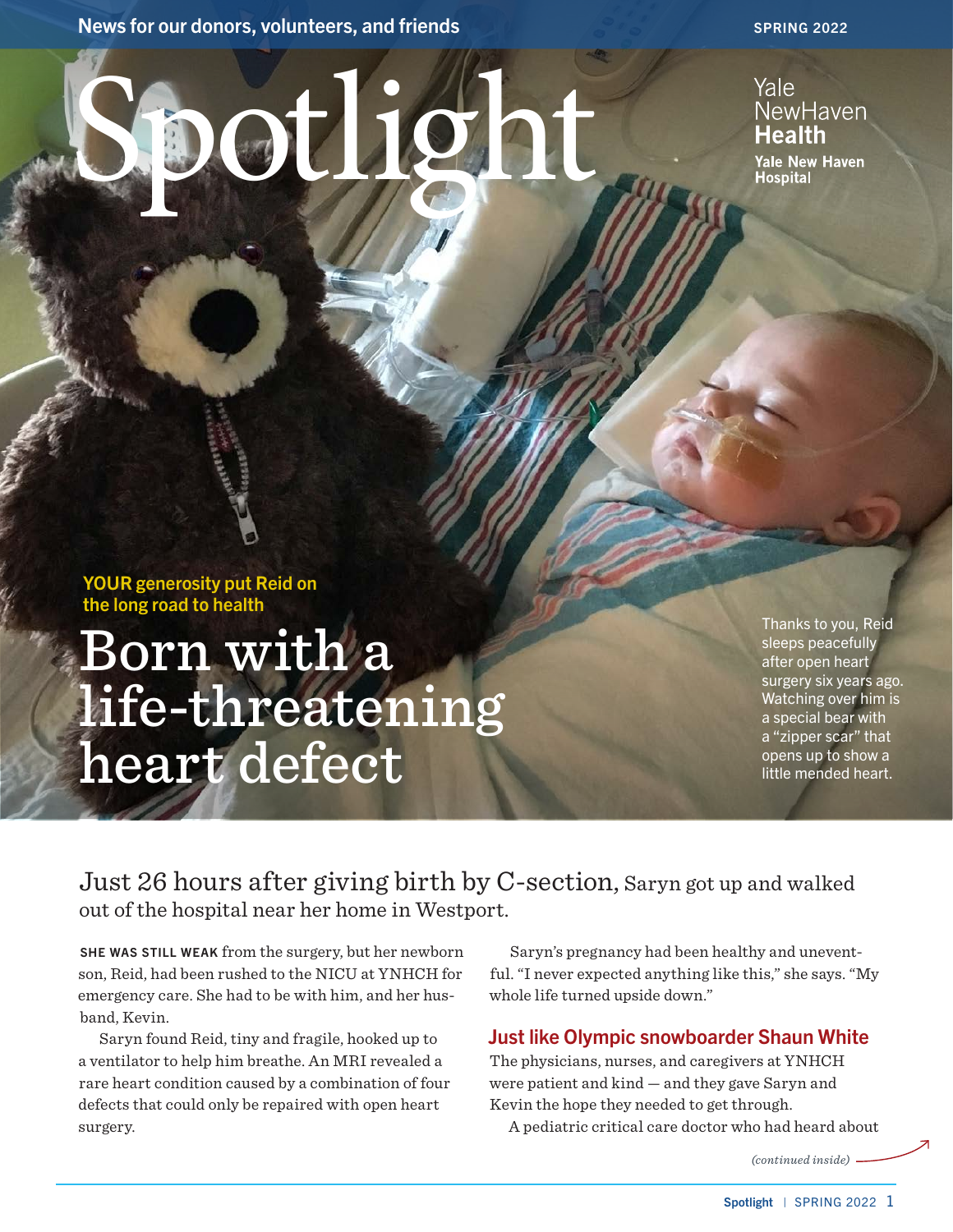Reid's case came in to tell Saryn that she had been born with the very same condition — and she'd had a typical healthy childhood and was thriving as an adult and physician.

And "when they told me Shaun White (the famous Olympic gold medalist in snowboarding) also had the same condition, it gave me hope that Reid would be okay," Saryn says. "It would be a long road, but I felt so fortunate that we were at YNHCH with the best possible medical team and technology.

After four seemingly endless months of challenges with breathing, feeding, and sleeping, Reid hit the 11-pound mark — the minimum his doctors felt was necessary to withstand the surgery.

Of course Saryn and her husband Kevin were terrified. But they had complete confidence in Reid's medical team.

> Thank you, donors, for giving an amazing little boy like Reid a chance to have a wonderful life!

Reid's five-hour surgery went exactly as planned. "Afterward, in the recovery room, he looked angelic and healthy and perfect," Saryn says. "That's when I finally knew he would be completely fine."

#### "A true miracle" made possible by donors like you

And in less than a week, Reid was smiling, gaining weight, and growing. "Everything started falling into place," says Saryn. "It was a true miracle."

Six years later, Reid is in great health, with abso-

lutely no restrictions on his activities. He excels at school and he's a great athlete.

"At the last parent-teacher meeting, his teacher told me that — just as important as sports and academics — Reid is unusually kind to his classmates," says Saryn. "My heart exploded with pride at that moment. I think all he went through made him the way he is."

Reid's health must be monitored for the rest of his life. So once a year or so, Saryn and Reid travel to YNHCH to see his cardiologist. Like the other members of the care team that saved Reid's life, his cardiologist has become like a family member.

**YES!** I want to help cure children with complex heart conditions!

#### *>> continued from page 1*

 $\blacktriangledown$ **YES!** I would like to learn more about the campaign for the YNHCH Heart Center and how I can help.

#### Because of you, Ukraine received \$1 million in medical supplies

**Donations like yours** make it possible for Yale New Haven Health to respond to people all over the world in times of crisis and tragedy.

YNHHS recently sent a large amount of urgently needed personal protective gear, including surgical masks, gowns, gloves, and N95 masks to Ukraine. Our hope is to help protect those who are caring for countless injured and wounded family members and soldiers.

#### *Thank you.*

YOU helped make this possible — and we could not be more grateful.





THANKS TO THE PAST GENEROSITY OF DONORS LIKE YOU, Reid (see cover story and pictured below) is running around, playing basketball, baking brownies, and having fun like any typical six-year-old.

But if he hadn't had access to one of the best pediatric cardiology departments in the region, his story could have turned out very differently.

Jeremy Asnes, MD — one of the physicians that helped save Reid's life six years ago — and Peter Gruber, MD, PhD, co-directors of the Children's Heart Center, are leading a groundbreaking expansion and



2 YALE NEW HAVEN HOSPITAL Office of Development P.O. Box 1849 New Haven, CT 06508 www.givetoynhh.org Spotlight | SPRING 2022 3

enhancement of the hospital's pediatric cardiac center. And just like Wendy and Richard did with their amazing gift of the proceeds from Rob's beautiful sports car (see story on p. 4), YOU can help bring the newest treatments, innovative technology, and extraordinary care to babies and kids with heart disease at YNHCH.

With your donation of any size, you will help make it possible for more children, with the most complex heart conditions, to live full, wonderful lives like Reid.

## **Can YOU help save the life of a child like Reid?**

#### Yes, you can! With a gift to the brand-new Campaign for the Yale New Haven Children's Hospital Heart Center

Visit [GiveToYNHH.org/HCF](https://www.givetoynhh.org/hcf) to make a gift.

Contact Valerie O'Brien at **203.680.5048** or email her at **valerie.obrien@ynhh.org**